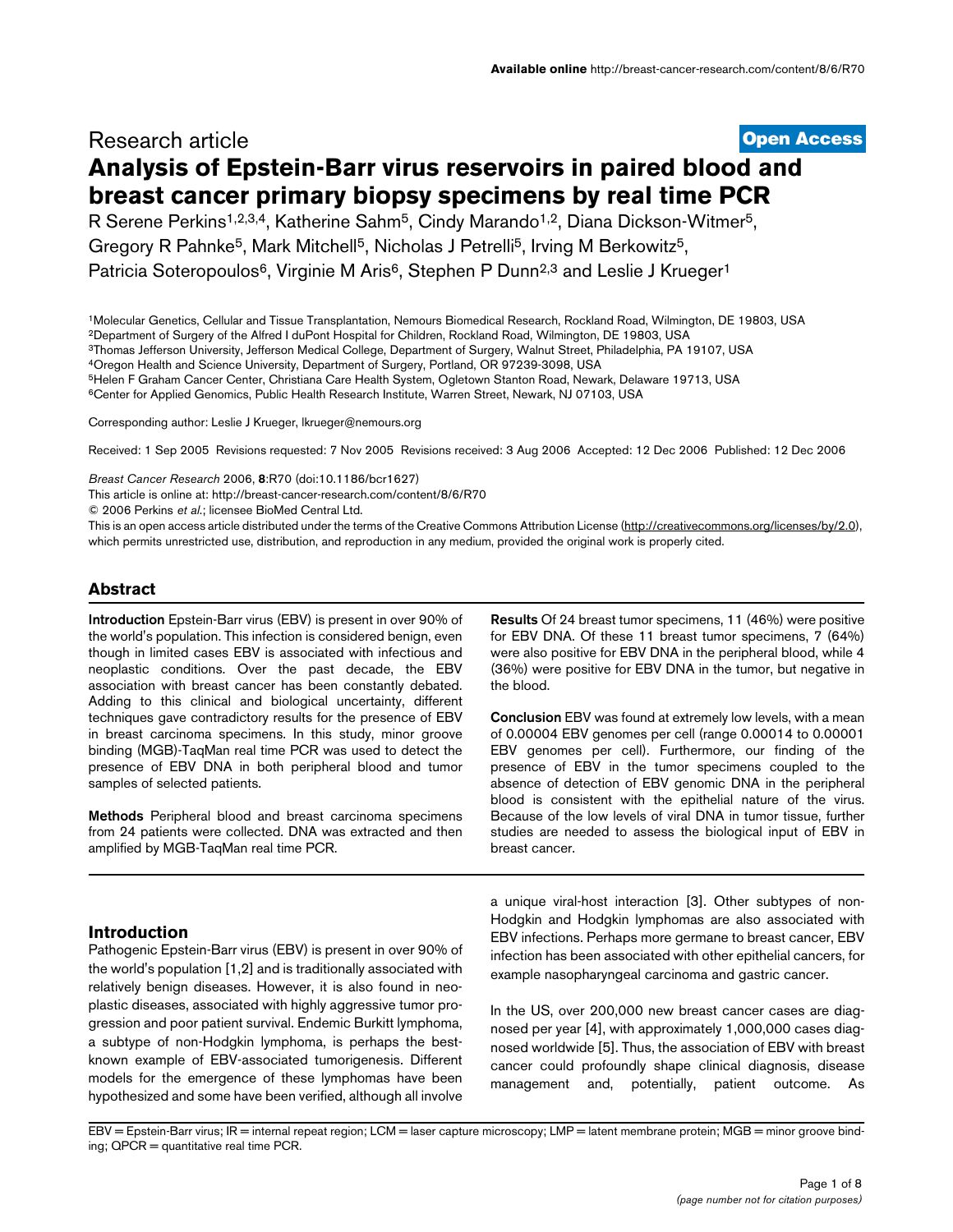significantly, since EBV is classified as a primary carcinogen in human [6], the potential for EBV carcinogenesis in breast cancer currently concerns the cancer community. Over the past decade, the presence of the virus in breast cancer cells has been controversial. However, when the results were reanalyzed, it was clear that the initial observations were reproducible, verifiable by different laboratories and valid [7]. This conclusion was based on: the overall positive results found in larger studies; the greater sensitivity and specificity of the newer PCR techniques; the attribution of artifacts to the protein reagents used; and the presence of EBV in a subset of other epithelial tumor cells. Other types of problems [7-11] also occurred and were resolved. A major controversy that remains is the interpretation of the negative results obtained when measuring the EBV specific and highly abundant transcripts Epstein-Barr virus encoded small RNAs (EBER I and II) [10]. Unlike the majority of other negative results, this inability to detect EBER transcripts held considerable weight in the diagnostic community. This was attributed to the fact that EBER detection is a standard and has been used diagnostically for a long time. Indeed, it is the method of choice to detect the presence of EBV in putative lymphoma specimens. The answer to this question has been slow to emerge, but a framework is now in place to resolve it [12-14]. One component of the answer is the differential transcription of the genes encoding the EBER transcripts in cells of diverse tissue origins. Another alteration in EBER transcription was documented during lytic cycle expression [12]. These biological concerns, coupled with inherent technical difficulties may, in part, explain some of the discrepancies in measuring EBER.

Since the study of Labrecque and colleagues in 1995 [15], significant efforts have been made to confirm, validate and interpret the EBV findings. With the recent implementation of real time PCR, the emphasis of the initial studies [12,14,16,17] on detecting EBV now includes determination of viral load. Indeed, the emphasis shifted from the percentage of EBV positive specimens to the number of genomes present per cell in those specimens. The remaining question for the future is the biological significance of the low-levels of EBV genomes found. In the current study, quantitative real time PCR (QPCR) was used to detect and quantify the concentration of EBV. The first internal repeat region (IR1) continained in the BamHI W fragment includes from 6 to 12 copies of the repeat as identified in different EBV isolates [18]. The EBV IR1 PCR primers used amplify a 76 base-pair product corresponding to nucleotides 14,649 to 14,722 of the EBV B95-8 strain (NC 001345). We examined both neoplastic breast tissue (*n* = 24) and matched peripheral blood. Comparison of the amounts of EBV DNA in B cell rich peripheral blood with the viral load in the tumor specimens may further help to determine whether EBV is a potentially causal agent or a mere bystander. Using minor groove binding (MGB)-TaqMan probes as opposed to conventional TaqMan probes, we were able to increase the amount of DNA screened per reaction. This facilitated the ability to detect scarce numbers of viral genomes in overwhelming amounts of cellular DNA. Additionally, we determined if there was a correlation between the EBV concentration found in the blood and that found in the biopsy specimens. We propose that the detectable levels of EBV DNA found in the tumor and the absence or lower amounts of viral DNA found in matched peripheral blood supports a relationship between Epstein-Barr virus and breast carcinoma.

## **Materials and methods Patients and tissue samples**

Twenty-four patients with invasive breast carcinoma, meeting the criteria for inclusion as approved by the Institutional Review Board, were enrolled into the study. The demographics of the patient population were collected from the medical records and are summarized in the Results section of this paper. A sequential series of patients were consented and enrolled in the study. A split sample of the specimen from the newly diagnosed carcinoma was taken and examined by a pathologist after hematoxylin-eosin staining. Additionally, the diagnosis of the specimen was determined. Only samples with ≥60% cancer cells were included in the study in accordance with the Internal Review Board approval. Lymphocytes in the tumor were also measured by high-power light microscopy and the counts corrected for volume using the standard correction for microscopic depth of field. We counted 10 fields for each specimen  $(n = 21)$ . Tumor samples were immediately placed in RNA*later*™ (Ambion, Austin, TX, USA) in the operating room. The samples were subsequently stored at -20°C. Fourteen breast cancer lines (MDA-MB231, MDA-MB157, BC3, MDA-MB361, BT20, MDA-MB468, BT474, SKBR3, T47D, MCF-7, MDA-MB-435S, MCF10A, MDA-MB-134-VI and ZR75-1) were included as additional samples.

#### **Extraction of DNA**

DNA was extracted from peripheral blood, cell lines and tissue samples using the QIAamp™ and DNeasy™ Protocols (Qiagen, Valencia, CA, USA). Blood was taken at the time of the initial diagnostic biopsy before instituting therapy. High molecular weight DNA was extracted from the Namalwa cell line (ATCC CRL-1432), breast cancer lines or EDTA-treated blood using QIAamp DNA purification columns (Qiagen) as indicated by the manufacturer. In brief, DNA was isolated from whole blood as follows: a volume of 0.2 ml of blood was treated with 20 units of RNAse ONE (Promega, Madison, WI, USA) at room temperature for 5 minutes. The aliquot was then exposed to protease digestion in the presence of Buffer AL at 56°C for 10 minutes and applied to the column (Qiagen). Each column was sequentially washed with Buffer AW1, Buffer AW2 and finally eluted with 0.2 ml of Buffer AE (Qiagen). Namalwa is a human cell line that contains two copies of the EBV genome in a head to head orientation integrated into the cellular DNA [19]. Namalwa DNA was extracted from  $5 \times 10^6$ cells. Calf thymus DNA (Sigma-Aldrich, St. Louis, MO, USA) was purified as described (50 μg/column) and used as a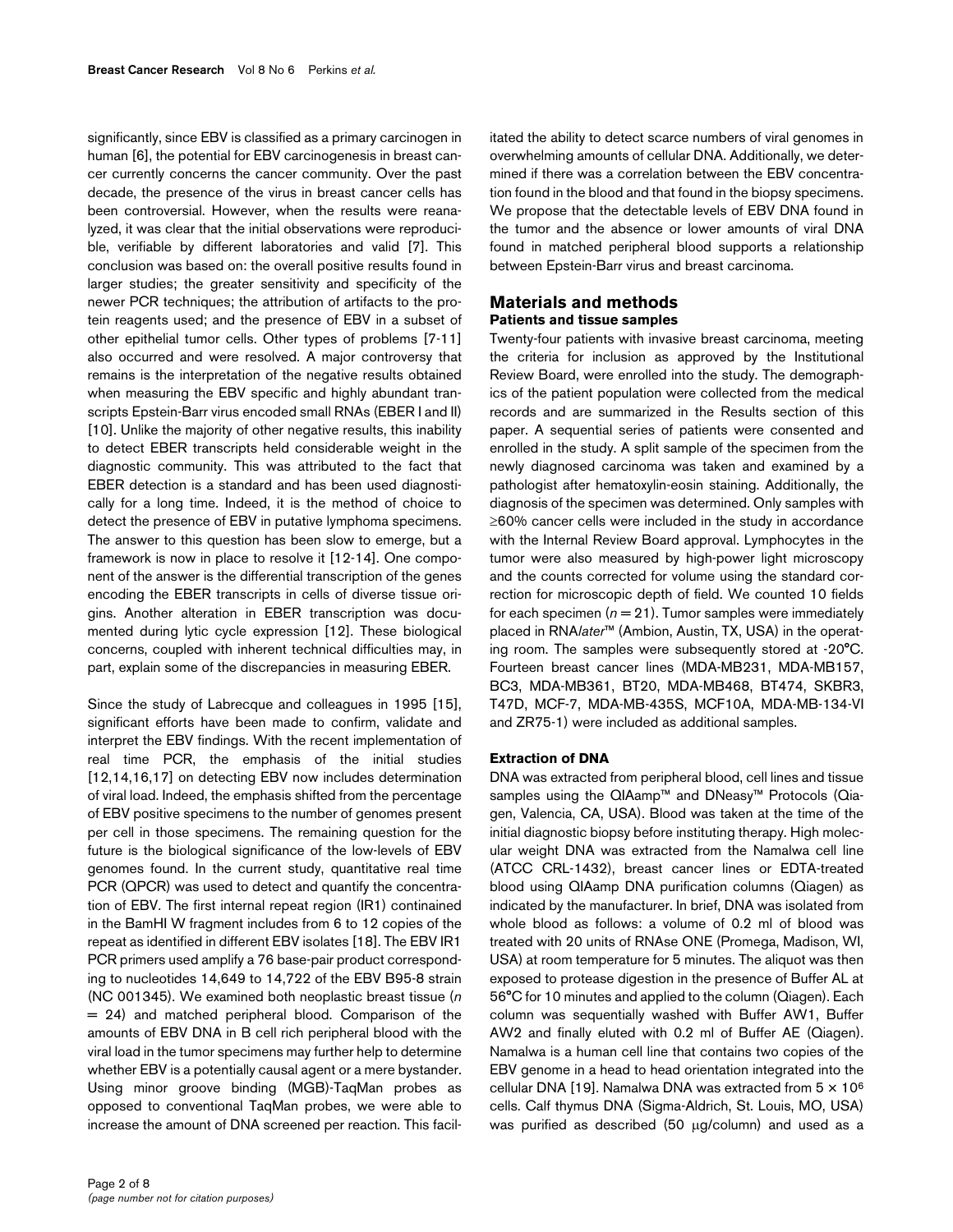carrier in the construction of the standards for real time PCR. DNA concentrations were determined by comparison to standard curves generated using PicoGreen (Molecular Probes, Eugene, OR, USA) and measured on a Cytofluor Series 400 (Perkin Elmer, Wellesley, MA, USA) at an excitation of 480 nm and an emission of 520 nm.

The tumor tissue was split and added to RNA*later*™ immediately at biopsy. For the tissue, DNA extraction of the initial diagnostic biopsy was performed after the RNA*later*™ fixative was removed by washing the tissue. The tissue was then rehydrated in buffer. This technique can be used to rehydrate protein and DNA, but not RNA. Tumor tissue was obtained from the subjects, handled as described by the manufacturer and diluted in a 10-fold excess of RNA*later*™ and stored at -20°C. Samples were stored in RNA*later*™ for subsequent studies requiring stabilized RNA. For the isolation of DNA from extracted tissue, 30 mg of individually cut and pulverized tissue samples were placed in 1.5 ml microcentrifuge tubes and washed twice with normal saline to remove the RNA*later*™. The samples then had 180 μl of buffer ATL added, followed by 20 μL of proteinase K, and were incubated at 55°C overnight. This was performed to improve tissue lysis in the samples that were lysis-resistant. Then, 4 μl of RNAse A were added to the samples, which were incubated at 70°C for 10 minutes after adding 200 μl of buffer AL. We then added 230 μl of ethanol (modification of the protocol suggested by the manufacturer to optimize viral nucleic acid recovery), followed by transfer of the samples to the DNeasy mini columns. Buffer AW1 (500 μl) was added and the samples centrifuged at 6000  $\times$  g for 1 minute. This was followed by the addition of 500 μl of buffer AW2 and centrifugation at full speed for 3 minutes. A 200 μl aliquot of buffer AE was added to the DNeasy membrane, followed by incubation at room temperature for 1 minute and centrifugation at 6000  $\times$  g for 1 minute. DNA was concentrated using Pellet Paint (Novagen, San Diego, CA, USA) as per the instructions of the manufacturer. The concentrated pellets were air-dried overnight and resuspended in 40 μl of distilled water. Sample DNA was quantified using PicoGreen DNA dye (Molecular Probes) as described by the manufacturer. The PicoGreen reagent was prepared in a 1:200 dilution (50 μl of PicoGreen per 10 ml 1× TE Buffer). The PicoGreen reagent was then added in 100 μl aliquots to each well and mixed. The plate was read with the CytoFluor system (excitation 485/20, emission 530/25, 3 reads/well, 1 cycle, 4 scans/ cycle, gain 50; Turner Biosystems (Sunnyvale, CA, USA); the R-value was found to be 0.9983.

## **Amplification of DNA using MGB-TaqMan PCR**

DNA amplification was accomplished by real time monitoring of fluorescence intensity during PCR using MGB-TaqMan probes. We prepared 1.1 μg of DNA per reaction and reactions were run in triplicate for samples, standards and controls (with the exception of two tumors for which insufficient tumor sample was available). Amplification was performed in a total of 20 μl containing 2× Universal TaqMan PCR master mix (Applied Biosystems, Foster City, CA, USA) 900 nM of BAM-HIW (forward primer, 5'-CCC AAC ACT CCA CCA CAC C-3'; reverse primers, 5'-TCT TAG GAG CTG TCC GAG GG-3'), 250 nM of Probe LIR-1MGB2 (FAM-ACACTA-CACACACCCACC-MGBNFQ) and 1.75 μl of water. Namalwa DNA [19] was used to prepare the standards (using 20, 200, 2,000, and 20,000 EBV copies per reaction; calculated using 2 EBV genomes per 7 pg of Namalwa DNA), and Daudi cells were used as an additional positive control. The 7900 Sequence Detection System program (Applied Biosystems) used was 95°C for 10 minutes followed by 40 cycles of 95°C for 15 seconds, 60°C for 1 minute. Fluorescent measurements were obtained throughout the amplification process.

**Available online** http://breast-cancer-research.com/content/8/6/R70

## **Statistics**

Real time PCR was performed and the absolute quantity of each amplicon was calculated using the algorithm provided in SDS version 2.1 as described in User Bulletin #2, (Applied Biosystems). Calculations of the mean polymerase chain cycle number at which the intensity of the amplicon was greater than 10× the standard deviation of the threshold (CT-value), standard deviation and mean EBV genomes per reaction were performed using SDS version 2.1. A two-sided *t*-test was performed for the lymphocytes present in the blood [20] and quantified in the tumor specimens (see above). Additional statistical analyses were calculated using SPSS software version 11 (Chicago, IL, USA).

# **Results**

## **Patient population**

Of the 24 breast carcinoma specimens studied, demographic data were obtainable for 23 female patients (Table 1). The age distribution was: <45 years, 3 (13%); 45 to 55 years, 8 (35%); and  $>55$  years, 12 (52%). Tumor size ranged from  $\leq$  cm, (52%) to ≥2 cm, (48%). With regard to axillary nodal status, 11 (48%) did not have nodal metastasis; 2 (9%) had micrometastasis to the axillary lymph nodes and 9 (39%) had positive lymph nodes. There were 16 (70%) pre-menopausal patients and the remaining ones were post-menopausal. There were 6 (27%) estrogen receptor positive specimens, while 16 (73%) were negative and one undetermined; and 8 (36%) were progesterone receptor (PR) positive with 14 (64%) negative and 1 specimen unknown. Twenty (95%) patients were positive for the Her2/Neu oncoprotein, with the results from two patients undetermined. Concerning histology, specimens were classified using the WHO classifications. We found that 16 (80%) patients had an infiltrating mixed carcinoma (mixed ductal and lobular carcinoma or infiltrating carcinoma with mixed ductal and lobular features or mixed ductal and lobular differentiation). One patient (5%) had a ductal carcinoma *in situ*, one (5%) had an infiltrating mixed carcinoma; while an additional patient (5%) had a mucinous and one (5%) had an infiltrating lobular carcinoma; results for four patients were unknown. The distribution of tumor stage was as follows: stage I, 9 (45%);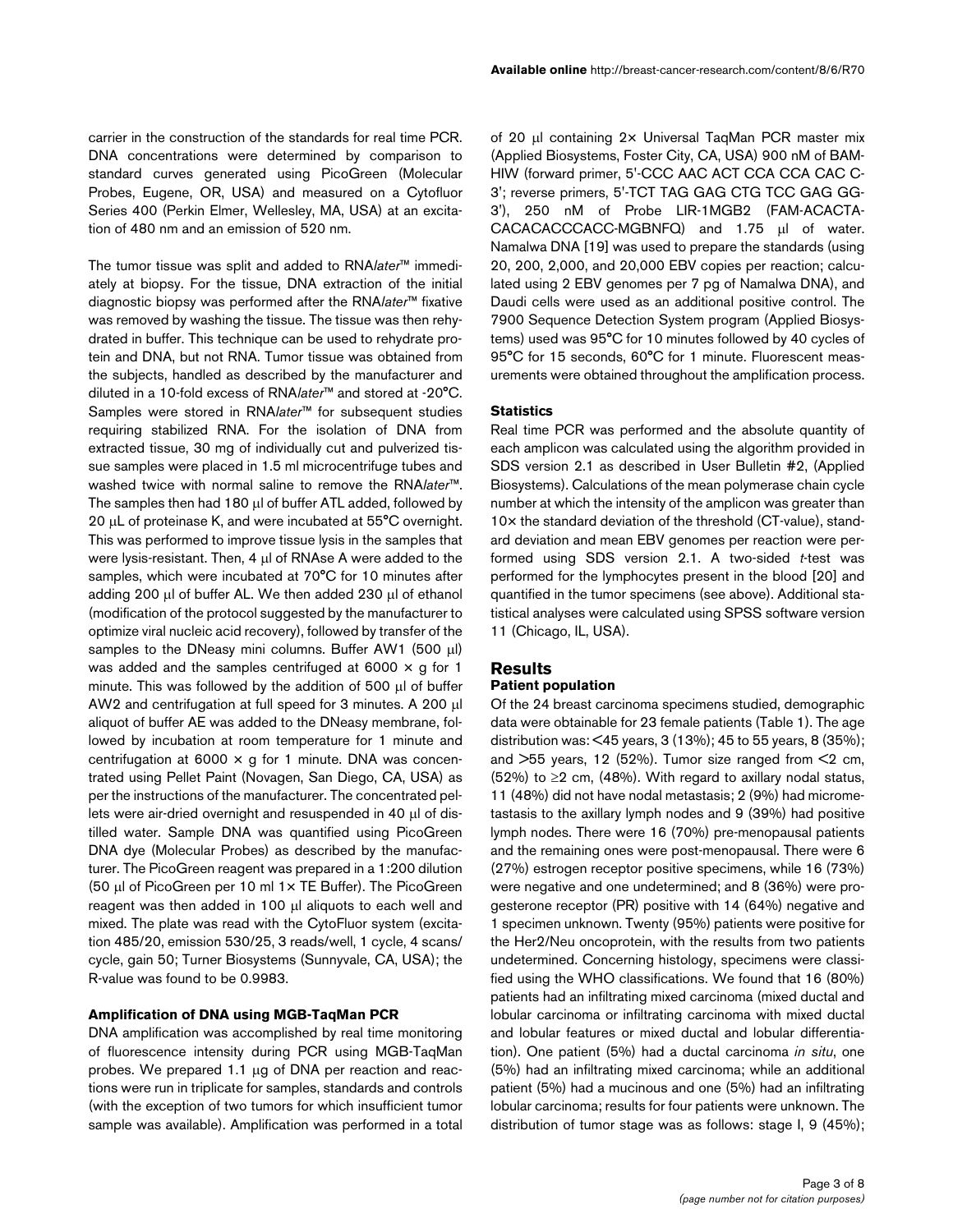**Table 1**

| Demographics of the breast cancer population |                     |  |  |
|----------------------------------------------|---------------------|--|--|
| Variable                                     | Number              |  |  |
| Age, years $(N = 23)$                        |                     |  |  |
| $45$                                         | 3                   |  |  |
| $45 - 55$                                    | 8                   |  |  |
| >55                                          | 12                  |  |  |
| Menopausal status ( $N = 23$ )               |                     |  |  |
| Pre-/peri-menopausal                         | 16                  |  |  |
| Post-menopausal                              | 7                   |  |  |
| Tumor size (cm) $(N = 23)$                   |                     |  |  |
| $2$                                          | 12                  |  |  |
| $\geq$ 2                                     | 11                  |  |  |
| Nodal status $(N = 22)$                      |                     |  |  |
| Negative                                     | 11                  |  |  |
| Positive                                     | 11 (2 micrometasis) |  |  |
| Unknown                                      | 1                   |  |  |
| Tumor grade (SBR) $(N = 20)$                 |                     |  |  |
| I                                            | 9                   |  |  |
| Ш                                            | 9                   |  |  |
| III                                          | $\mathbf{2}$        |  |  |
| Histology ( $N = 20$ )                       |                     |  |  |
| Ductal                                       | 16                  |  |  |
| Lobular                                      | 1                   |  |  |
| Other                                        | 3                   |  |  |
| ER status $(N = 22)$                         |                     |  |  |
| Positive                                     | 6                   |  |  |
| Negative                                     | 16                  |  |  |
| Unknown                                      | 1                   |  |  |
| PR status $(N = 22)$                         |                     |  |  |
| Positive                                     | 8                   |  |  |
| Negative                                     | 14                  |  |  |
| Unknown                                      | 1                   |  |  |
| HER-2 status $(N = 21)$                      |                     |  |  |
| Positive                                     | 20                  |  |  |
| Negative                                     | 1                   |  |  |
| Unknown                                      | 2                   |  |  |

 $N =$  the number of specimens available for evaluation. ER, estrogen receptor; PR, progesterone receptor; SBR, Scarff, Blum, and Richardson.

stage IIA, 5 (25%); stage IIB, 4 (20%); and stage IIIA, 2 (10%); and the results for four patients were unknown. Patients with stage IIIB or stage IV tumors were not seen and, therefore, patients with these stages were not enrolled in the study.

#### **EBV load measurements**

Real time PCR using MGB-TaqMan technology was used to determine whether DNA isolated from blood and breast cancer specimens contained EBV DNA (Figure [1](#page-4-0)a). To quantify the amount of EBV DNA in the unknown specimens, EBV standards were prepared using Namalwa DNA (two copies of EBV per cell) in the presence of 1,100 ng of total calf thymus carrier DNA and the appropriate amount of Namalwa DNA. This assured that the complexity of the experimental determinations, the total DNA concentration in the reactions, were similar to that of the standards. The standards were linear over several magnitudes of changes in the EBV concentration (Figure [1](#page-4-0)b). In the amplification study, we used a ribosomal DNA probe/primer set (Applied Biosystems) to identify either the total absence of amplification or inhibition of the PCR reaction caused by the quality of the extracted DNA. Of the 24 breast tumor specimens, 11 (46%) were positive for EBV DNA. Of these 11, 7 (64%) were also EBV positive in the peripheral blood and the other 4 negative positive tumor samples were negative in the paired blood specimens. Conversely, 3 of 10 (30%) patients were positive for EBV DNA in the peripheral blood but this was undetected in the tumor. Overall, 10 of the 24 (42%) patients' peripheral blood specimens were positive for EBV DNA while 11 (46%) were positive for EBV in the tumor DNA. These results include seven patients that were positive in both the blood and the tumor (Table [2](#page-5-0)). Using as the diploid standard 7 pg of DNA per human genome, cell equivalence was calculated in the blood and tumor DNA. No correction was made for the potential variation in aneuploidy/ polyploidy of the tumor population. The mean concentrations of EBV in these positive patient specimens were 8.0 per 160,000 cell equivalents of DNA isolated from peripheral blood. In the tumor, 5.0 EBV genomes per 160,000 cell equivalents of DNA were documented. No demographic trends were observed but there were too few cases for formal statistical analysis. Additionally, none of the 14 cell lines used as controls was positive for EBV DNA.

### **Discussion**

A current concern of the cancer community has been the potential of viral mediated cancer [2]. Over the past decade, the detection of EBV in a high percentage of breast cancer patients has driven efforts to verify the presence of the virus in epithelial cells and their tumors, to quantify the amount of virus present and to identify the role that EBV might be playing in the initiation and dissemination of breast cancer as well as other solid tumors. Previous reviews have focused on the technical difficulties and disparities obtained when different approaches for measuring EBV [9,12,21,22] were used. In addition, extensive studies of breast cancer cells [23] and this report show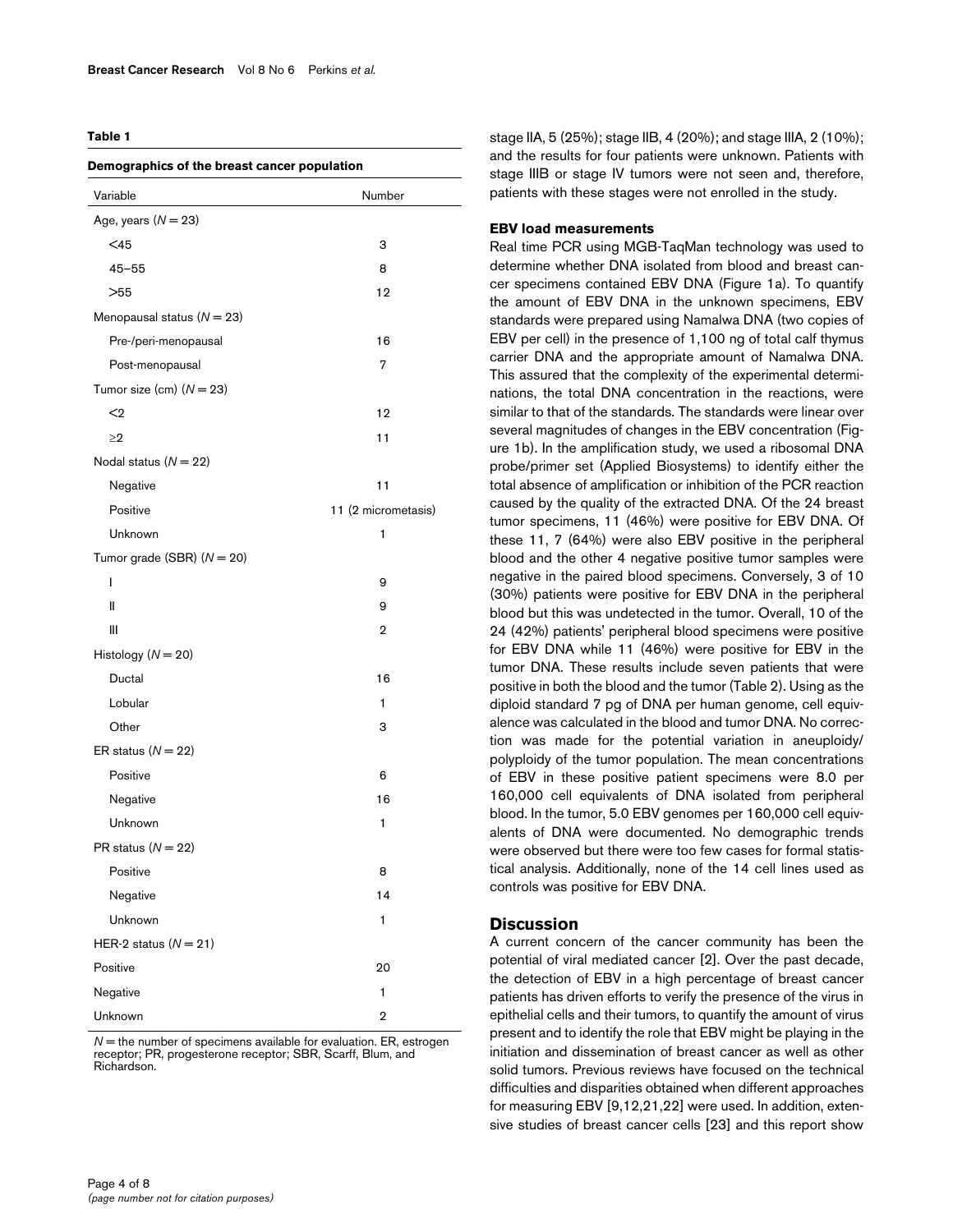<span id="page-4-0"></span>

Amplification of Epstein-Barr virus (EBV) from DNA isolated from breast cancer and blood specimens. Real time PCR using minor groove binding (MGB)-TaqMan technology was used to quantify the viral load contained in the samples. Internal repeat region (IR)1 target sequences showed that this probe amplified its respective target over a broad range and detected low levels (2.3 EBV genomes per reaction; unpublished observation). **(a)**  A characteristic amplification plot showing the change in fluorescence (ΔRn) as a function of amplification cycle. The horizontal red line indicates the fluorescence at 10× the standard deviation of the control. The upper left arrow indicates the fluorescence detected from Daudi, an EBV-associated endemic Burkitt lymphoma. The lower arrow indicates the fluorescence of a negative control (water). The amplification, in triplicate, of the DNA from each of the patient tumor samples is indicated. **(b)** The standard was constructed to contain from 2 to 200,000 copies of EBV genome. The graph shows the linear regression of the Cts (the PCR cycle number when the amplification fluorescence value reaches and exceeds the predetermined background threshold value) using each of the standards. This characteristic standard line had an  $r^2 = 0.995$  with a slope of -3.2.

that EBV viral DNA was undetectable in these established cell lines. After reviewing the previous studies, we found that five showed consistently negative results. Those studies used immunohistochemistry or *in situ* hybridization to detect EBER l, EBER ll, EBNA-2, or EBV latent membrane protein-1 (LMP-1) [24-28]. In contrast, most studies showing greater than 50% positivity for EBV employed PCR [13,29-31]. In addition, the two largest studies showed the presence of EBV in 162 out of 509 and 51 out of 100 specimens [29,31]. Only 1 of 12 studies that used real time PCR had a negative result for the presence of EBV DNA. In that study [8], EBV was measured after performing LCM on the tumor samples; the authors had originally found 21% positivity by QPCR and interpreted the laser capture microscopy (LCM) results to suggest that EBV could not be derived from tumor cells since, after LCM, none of the samples was positive for EBV DNA [8]. This interpretation might be limited, for example, if only a very small subset of

cells within the tumor was EBV positive. The dissection itself, therefore, would significantly limit the ability to detect an EBV positive cell. On the other hand, two other studies performed QPCR of tumor samples and showed that the homogenous breast cancer cells were heterogenous with respect to the number of EBV genomes detected per cell and also showed cells containing multiple EBV genomes [31,32]. These results ultimately led to the general acceptance that breast cancer cells harbor EBV. Thus, the detection of EBV in breast cancer biopsies supports a potential role for this human carcinogen in this malignancy.

The role of EBV in breast neoplasms is also supported by the ability of the virus to infect epithelial cells and to synthesize epithelial-specific viral transcripts [12,33-37]. Various research groups were able to infect established human transformed epithelial cell lines, as well as primary epithelial cells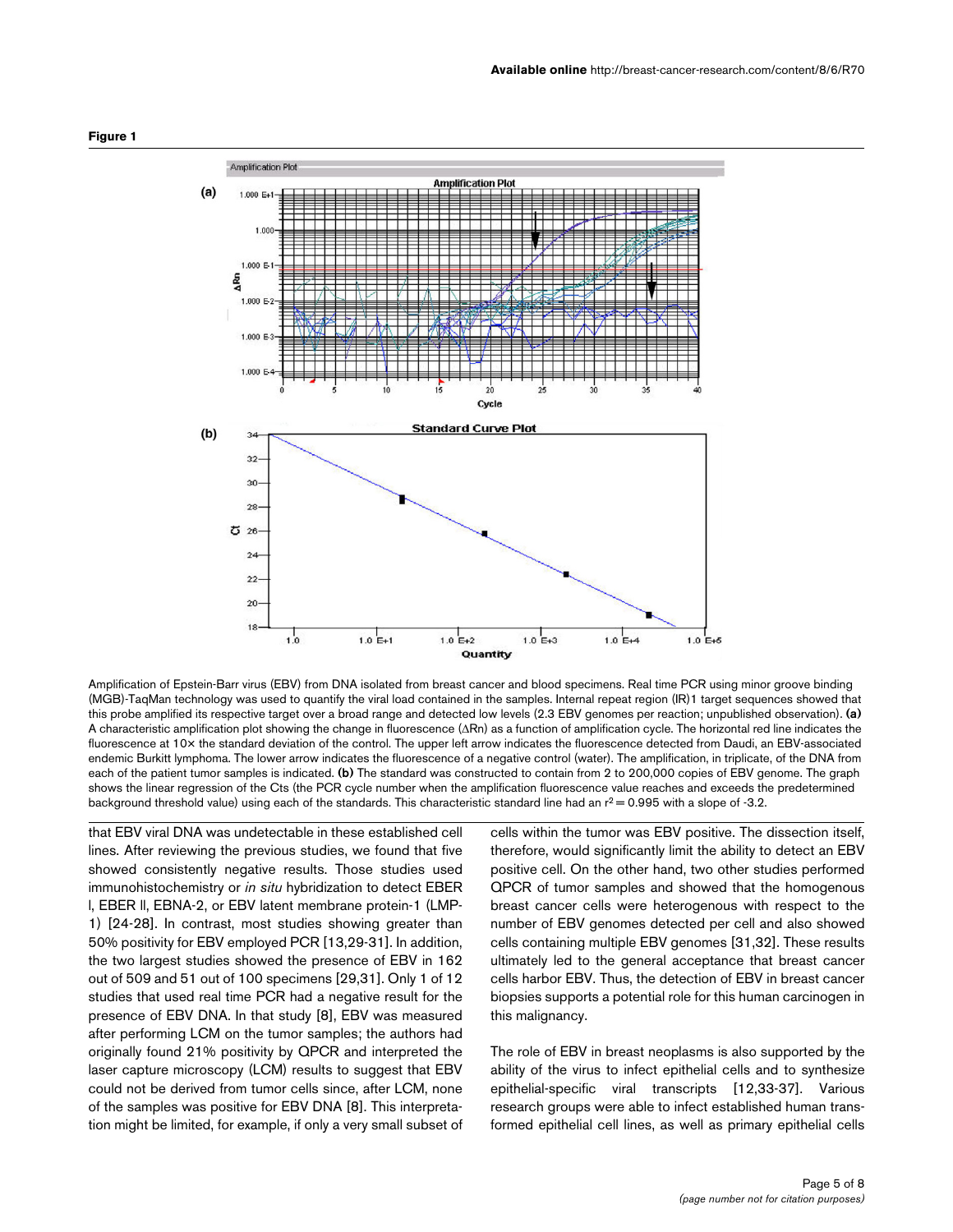#### <span id="page-5-0"></span>**Table 2**

#### **Analysis of the concentration of EBV in matched blood and tumor specimens**

| Category                                                                                             | Peripheral<br>blood-/tumor- | Peripheral<br>blood+/tumor+ | Peripheral<br>blood+/tumor- | Peripheral<br>blood-/tumor+ |
|------------------------------------------------------------------------------------------------------|-----------------------------|-----------------------------|-----------------------------|-----------------------------|
| Number (percentage of total) <sup>a</sup>                                                            | 10(42)                      | 7(29)                       | 3(12)                       | 4(17)                       |
| Ratio of EBV genomes <sup>b</sup> in blood versus tumor (range of EBV levels in<br>peripheral blood) | 0.0                         | $5.0(0.6 - 22.0)$           | Undefined                   | Undefined                   |
| Range of EBV levels <sup>c</sup> in peripheral blood                                                 | 0.0                         | $8.0(2.0-22.0)$             | $4(1.0 - 8.0)$              | 0.0                         |
| Range of EBV levels <sup>c</sup> in tumor specimens                                                  | 0.0                         | $5.0(1-14)$                 | 0.0                         | $1.0(1.0-2.0)$              |

<sup>a</sup>*N* = 24. bThe number of Epstein-Barr virus (EBV) genomes was determined in 160,000 cell equivalents of DNA isolated from peripheral blood and tumor specimens. <sup>c</sup>Range (highest level to lowest level of EBV genomes in the peripheral blood).

[12,33-38]. It is now apparent that infection occurs more readily through cell-to-cell co-culture with infected B cell lines [34- 36] than by free-viral particle infection [12,38]. In addition, it was demonstrated that the lower efficiency of direct viral infection could be compensated using G418 antibiotic selection [12]. The susceptibility of these cells to EBV was initially surprising because the cells lacked the classic B cell CD21 EBV receptor. The absence of this receptor suggests the presence of a different cell mediated uptake mechanism for EBV. Although CD21-mediated viral uptake is seen in some epithelial cells, EBV infection in these cells is mediated by the gp25 gp85 complex [39-42]. Taken together, these studies suggest that EBV infects epithelial cells through a mechanism different from B-cells.

Lastly, the finding of a unique set of viral transcripts in epithelial cells reinforces the support for the role of EBV in breast carcinoma. This set, while overlapping several B-cell transcripts, differs from those found in B cells in major ways. For example, Xue and colleagues [13] evaluated 15 breast cancer specimens obtained by mastectomy and showed that the 2 small viral RNAs, EBER I and II, could not be detected. This result strongly suggested that breast cancers showed an altered pattern of EBV transcripts. Recently, Arbach and colleagues [32] confirmed the previous results [13] and showed that EBNA-1, an early transcript derived from an open reading frame encoding a 26- to 33-kilodalton protein that is recognized by anti-EA serum (BARF-1), and LMP-1 transcripts were present in 77%, 57% and 20% of the breast cancer cases analyzed, respectively. Significantly, these results also underscored the potential mechanism for the negative EBER staining previously shown in other breast cancer studies. Heretofore, EBER staining was the gold standard for the diagnosis of EBV infection. At present, it is clear that application of this diagnostic should be considered for cell types showing classic EBER positivity, for example, B cell, T cell and T/NK cell lymphomas, nasopharyngeal carcinoma, and gastric cancer. Additionally, seven EBV transcripts found in B-cells (EBER l and ll, EBNA-1 transcribed from either the Cp or Wp promoters, the *Bam*HI rightward reading frame 1), a viral member of the Bcl-2 family of apoptosis-regulating proteins (BHRF-1), LMP-1 and LMP-2 were negative in the breast cancer biopsies. In addition, the promoter for a family of alternatively spliced *Bam*HI-A rightward transcripts CST (BARTs) and the IR4/F3 (leftwardreading frame 3) a replication-associated transcript containing the IR4 (PstI restriction enzyme repeats) are usually found in carcinomas. The DNA sequence of the IR4 transcript from a nasopharyngeal carcinoma tumor, C15, shows sequence variation that is different from those reported for B cells or from an established Burkitt cell line (Raji). Additionally, EBNA1 transcripts from the Qp promoter were found in the majority of breast cancer biopsies positive for EBV [13]. Huang and colleagues [12] extended the study described above through the use of an *in vitro* model system. The results of this study clearly demonstrated a transcript profile in the infected breast cancer cells characteristic of EBVinduced latency II. In a small percentage of cells, a transcriptional pattern associated with active lytic infection was also found. These results were further extended to ten snap frozen samples of late stage invasive breast carcinoma biopsies and confirmed the presence of lytic infection. The positive findings showed that the EBV lytic population was not specific to their model system, but also occurred *in vivo* in breast cancer.

We were able to detect EBV in freshly obtained breast cancer biopsies using QPCR. Our data confirm previous studies using both endpoint and real time PCR analyses. We show that a high percentage of breast cancer biopsies (46%) were EBV positive. Unexpectedly, we found that the EBV positive tumor biopsies contained an extremely low viral load. If each genome represents an infected cell, the average incidence of infection in the EBV-associated population was 0.00004 (ranging from 0.00014 to 0.00001) in blood. In the breast tumor biopsies positive for EBV, the average was 0.00002 EBV genomes per cell (ranging from 0.00009 to 0.00001). This confirms a recently reported similarly low EBV load [8,12,14,16]. This is especially significant in that the samples used here and by Huang and colleagues [12] were fresh biopsies. In contrast, the results described by the study of Ryan and colleagues [14] used archival material extracted from paraffin-embedded tissues. Additionally, the heterogeneity of EBV genomes per cell must be considered. Here, we found very low levels of EBV genomes per cell and Murray and colleagues [8] found levels intermediate to these, while the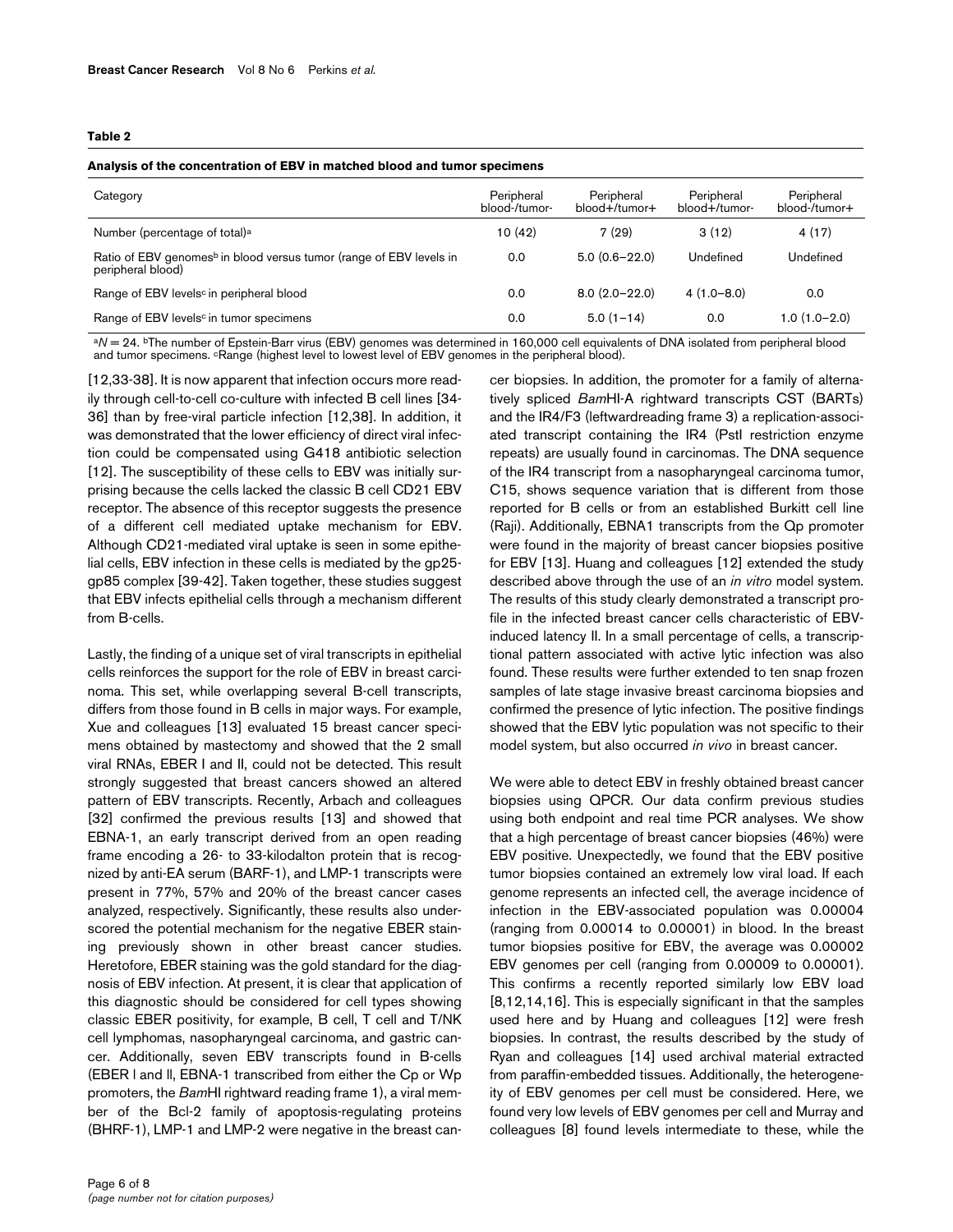EBV genomes per epithelial cell found by Arbach and colleagues [32] overlapped the studies. Arbach and colleagues measured EBV genome levels in EBV positive breast cancer specimens  $(n = 44)$  and found that EBV DNA was present in 23% of them at a level of ≤0.1 genomes per 1,000 cells, in 45% at a level of ≤1.0 genomes per 1,000 cells and in 32% at a level of >1.0 genome per 1,000 cells.

Another aspect of this study [32] investigated the likelihood of inflammatory, virally infected B cells contaminating the breast cancer biopsy and, therefore, being responsible for the presence of the EBV viral DNA. Previous investigators proposed that bystander lymphocytes might account for the measured percentage of EBV positive breast cancers [13,24,43,44]. Huang and colleagues [12] demonstrated that the levels of EBV were similar between tumor epithelial specimens and control specimens. In their study, however, the control material was taken from the same tissue and may not be considered normal. To further investigate the bystander phenomenon, we used real time PCR to show that the EBV load in the blood of these breast cancer patients was also extremely low (3 genomes  $\pm$  5 per 1.57  $\times$  10<sup>5</sup> cells per reaction, 42% of specimens positive). These low blood titers make it extremely unlikely that the 11 tumors were positive as a result of a passive bystander effect (Table [2](#page-5-0)), especially considering the increased lymphocyte count in the blood versus the tumor (p ≤ 0.05). Additionally, positive EBV levels in the tumor material with undetectable titers in the blood also support this hypothesis. In the same manner, tumors with viral titers greater in the tumor than in the blood reinforce the previous observations. Taken together, our data continue to support the epithelial nature of the virus found. Additionally, the carcinogenic impact of a limited EBV infection remains relevant if one considers either 'hit-and-run' infection [45], or stem cell infection [46,47]. In the case of the stem cell, differentiation of the infected stem cell could developmentally kick the virus out, thereby leaving an uninfected cancer. Determination of the impact of a limited EBV infection on breast epithelial cells awaits future research.

#### **Conclusion**

Our data support that EBV infection, albeit at low viral titer per cell, is present in approximately half of all breast cancer biopsies.

## **Competing interests**

The authors declare that they have no competing interests.

#### **Authors' contributions**

RSP, KS, NJP, IMB, SPD and LJK were involved in all aspects of this work, including the planning stages and its performance. They were also involved in discussions and interpretation of the data, as well as manuscript preparation. PS and VMA were involved in aspects of the breast cancer cell work and interpretation, discussion and manuscript preparation.

CM was responsible for the MGB-TaqMan experiments and the formulation of the data for manuscript presentation. MM was responsible for the pathological evaluation and staining of the appropriate slides for interpretation. MM was involved in discussions on the lack of correlation and its meaning with respect to the demographic data. DD-W and GRP were involved in the original design and IRB proposal for this work. They continued their efforts throughout the course of this work.

#### **Acknowledgements**

The authors wish to thank Valerie Sampson, PhD, and Ilsa Gomez-Curet, PhD, for careful review of the manuscript. Their suggestions were timely and led to a focused and clearer manuscript. The project described was supported by the Nemours Foundation and by NIH Grant Number 2 P20 RR016472-04 under the INBRE Program of the National Center for Research Resources. Its contents are solely the responsibility of the authors and do not necessarily represent the official views of NIH.

#### **References**

- 1. Schooley RT: **Epstein-Barr Virus (Infectious Mononucleosis).** In *Mandell, Douglas and Bennett's Principles and Practice of Infectious Diseases Volume 2*. 4th edition. Edited by: Mandell GL, Bennett JE, Dolin R. New York, NY: Churchill Livingstone; 1995:1364-1377.
- 2. Magrath I, Bhatia K: **[Breast cancer: a new Epstein-Barr virus](http://www.ncbi.nlm.nih.gov/entrez/query.fcgi?cmd=Retrieve&db=PubMed&dopt=Abstract&list_uids=10451431)[associated disease?](http://www.ncbi.nlm.nih.gov/entrez/query.fcgi?cmd=Retrieve&db=PubMed&dopt=Abstract&list_uids=10451431)** *J Natl Cancer Inst* 1999, **91:**1349-1350.
- 3. Niller HH, Salamon D, Ilg K, Koroknai A, Banati F, Schwarzmann F, Wolf H, Minarovits J: **[EBV-associated neoplasms: alternative](http://www.ncbi.nlm.nih.gov/entrez/query.fcgi?cmd=Retrieve&db=PubMed&dopt=Abstract&list_uids=14975509) [pathogenetic pathways.](http://www.ncbi.nlm.nih.gov/entrez/query.fcgi?cmd=Retrieve&db=PubMed&dopt=Abstract&list_uids=14975509)** *Med Hypotheses* 2004, **62:**387-391.
- 4. **Surveillance Epidemiology and End Results** [[http://](http://www.seer.cancer.gov) [www.seer.cancer.gov](http://www.seer.cancer.gov)]
- 5. Parkin DM, Bray FI, Devesa SS: **[Cancer burden in the year 2000.](http://www.ncbi.nlm.nih.gov/entrez/query.fcgi?cmd=Retrieve&db=PubMed&dopt=Abstract&list_uids=11602373) [The global picture.](http://www.ncbi.nlm.nih.gov/entrez/query.fcgi?cmd=Retrieve&db=PubMed&dopt=Abstract&list_uids=11602373)** *Eur J Cancer* 2001, **37(Suppl 8):**S4-66.
- 6. IARC Working Group on the Evaluation of Carcinogenic Risks to Humans: **[Human immunodeficiency viruses and human T-cell](http://www.ncbi.nlm.nih.gov/entrez/query.fcgi?cmd=Retrieve&db=PubMed&dopt=Abstract&list_uids=9190379) [lymphotropic viruses. Lyon, France, 1–18 June 1996.](http://www.ncbi.nlm.nih.gov/entrez/query.fcgi?cmd=Retrieve&db=PubMed&dopt=Abstract&list_uids=9190379)** *IARC Monogr Eval Carcinog Risks Hum* 1996, **67:**1-424.
- 7. Glaser SL, Hsu JL, Gulley ML: **[Epstein-Barr virus and breast](http://www.ncbi.nlm.nih.gov/entrez/query.fcgi?cmd=Retrieve&db=PubMed&dopt=Abstract&list_uids=15159298) [cancer: state of the evidence for viral carcinogenesis.](http://www.ncbi.nlm.nih.gov/entrez/query.fcgi?cmd=Retrieve&db=PubMed&dopt=Abstract&list_uids=15159298)** *Cancer Epidemiol Biomarkers Prev* 2004, **13:**688-697.
- 8. Murray PG, Lissauer D, Junying J, Davies G, Moore S, Bell A, Timms J, Rowlands D, McConkey C, Reynolds , *et al.*: **[Reactivity](http://www.ncbi.nlm.nih.gov/entrez/query.fcgi?cmd=Retrieve&db=PubMed&dopt=Abstract&list_uids=12727860) with A monoclonal antibody to Epstein-Barr virus (EBV) [nuclear antigen 1 defines a subset of aggressive breast can](http://www.ncbi.nlm.nih.gov/entrez/query.fcgi?cmd=Retrieve&db=PubMed&dopt=Abstract&list_uids=12727860)[cers in the absence of the EBV genome.](http://www.ncbi.nlm.nih.gov/entrez/query.fcgi?cmd=Retrieve&db=PubMed&dopt=Abstract&list_uids=12727860)** *Cancer Res* 2003, **63:**2338-2343.
- 9. Herrmann K, Niedobitek G: **[Lack of evidence for an association](http://www.ncbi.nlm.nih.gov/entrez/query.fcgi?cmd=Retrieve&db=PubMed&dopt=Abstract&list_uids=12559053) [of Epstein-Barr virus infection with breast carcinoma.](http://www.ncbi.nlm.nih.gov/entrez/query.fcgi?cmd=Retrieve&db=PubMed&dopt=Abstract&list_uids=12559053)** *Breast Cancer Res* 2003, **5:**R13-R17.
- 10. Deshpande CG, Badve S, Kidwai N, Longnecker R: **[Lack of](http://www.ncbi.nlm.nih.gov/entrez/query.fcgi?cmd=Retrieve&db=PubMed&dopt=Abstract&list_uids=12218080) [expression of the Epstein-Barr Virus \(EBV\) gene products,](http://www.ncbi.nlm.nih.gov/entrez/query.fcgi?cmd=Retrieve&db=PubMed&dopt=Abstract&list_uids=12218080) [EBERs, EBNA1, LMP1, and LMP2A, in breast cancer cells.](http://www.ncbi.nlm.nih.gov/entrez/query.fcgi?cmd=Retrieve&db=PubMed&dopt=Abstract&list_uids=12218080)** *Lab Invest* 2002, **82:**1193-1199.
- 11. Lau SK, Chen YY, Berry GJ, Yousem SA, Weiss LM: **[Epstein-Barr](http://www.ncbi.nlm.nih.gov/entrez/query.fcgi?cmd=Retrieve&db=PubMed&dopt=Abstract&list_uids=14681325) virus infection is not associated with fibroadenomas of the breast** in immunosuppressed patients **[transplantation.](http://www.ncbi.nlm.nih.gov/entrez/query.fcgi?cmd=Retrieve&db=PubMed&dopt=Abstract&list_uids=14681325)** *Mod Pathol* 2003, **16:**1242-1247.
- 12. Huang J, Chen H, Hutt-Fletcher L, Ambinder RF, Hayward SD: **[Lytic viral replication as a contributor to the detection of](http://www.ncbi.nlm.nih.gov/entrez/query.fcgi?cmd=Retrieve&db=PubMed&dopt=Abstract&list_uids=14645583) [Epstein-Barr virus in breast cancer.](http://www.ncbi.nlm.nih.gov/entrez/query.fcgi?cmd=Retrieve&db=PubMed&dopt=Abstract&list_uids=14645583)** *J Virol* 2003, **77:**13267-13274.
- 13. Xue SA, Lampert IA, Haldane JS, Bridger JE, Griffin BE: **[Epstein-](http://www.ncbi.nlm.nih.gov/entrez/query.fcgi?cmd=Retrieve&db=PubMed&dopt=Abstract&list_uids=12838311)[Barr virus gene expression in human breast cancer: protago](http://www.ncbi.nlm.nih.gov/entrez/query.fcgi?cmd=Retrieve&db=PubMed&dopt=Abstract&list_uids=12838311)[nist or passenger?](http://www.ncbi.nlm.nih.gov/entrez/query.fcgi?cmd=Retrieve&db=PubMed&dopt=Abstract&list_uids=12838311)** *Br J Cancer* 2003, **89:**113-119.
- 14. Ryan JL, Fan H, Glaser SL, Schichman SA, Raab-Traub N, Gulley ML: **[Epstein-Barr virus quantitation by real-time PCR targeting](http://www.ncbi.nlm.nih.gov/entrez/query.fcgi?cmd=Retrieve&db=PubMed&dopt=Abstract&list_uids=15507678) [multiple gene segments: a novel approach to screen for the](http://www.ncbi.nlm.nih.gov/entrez/query.fcgi?cmd=Retrieve&db=PubMed&dopt=Abstract&list_uids=15507678) [virus in paraffin-embedded tissue and plasma.](http://www.ncbi.nlm.nih.gov/entrez/query.fcgi?cmd=Retrieve&db=PubMed&dopt=Abstract&list_uids=15507678)** *J Mol Diagn* 2004, **6:**378-385.